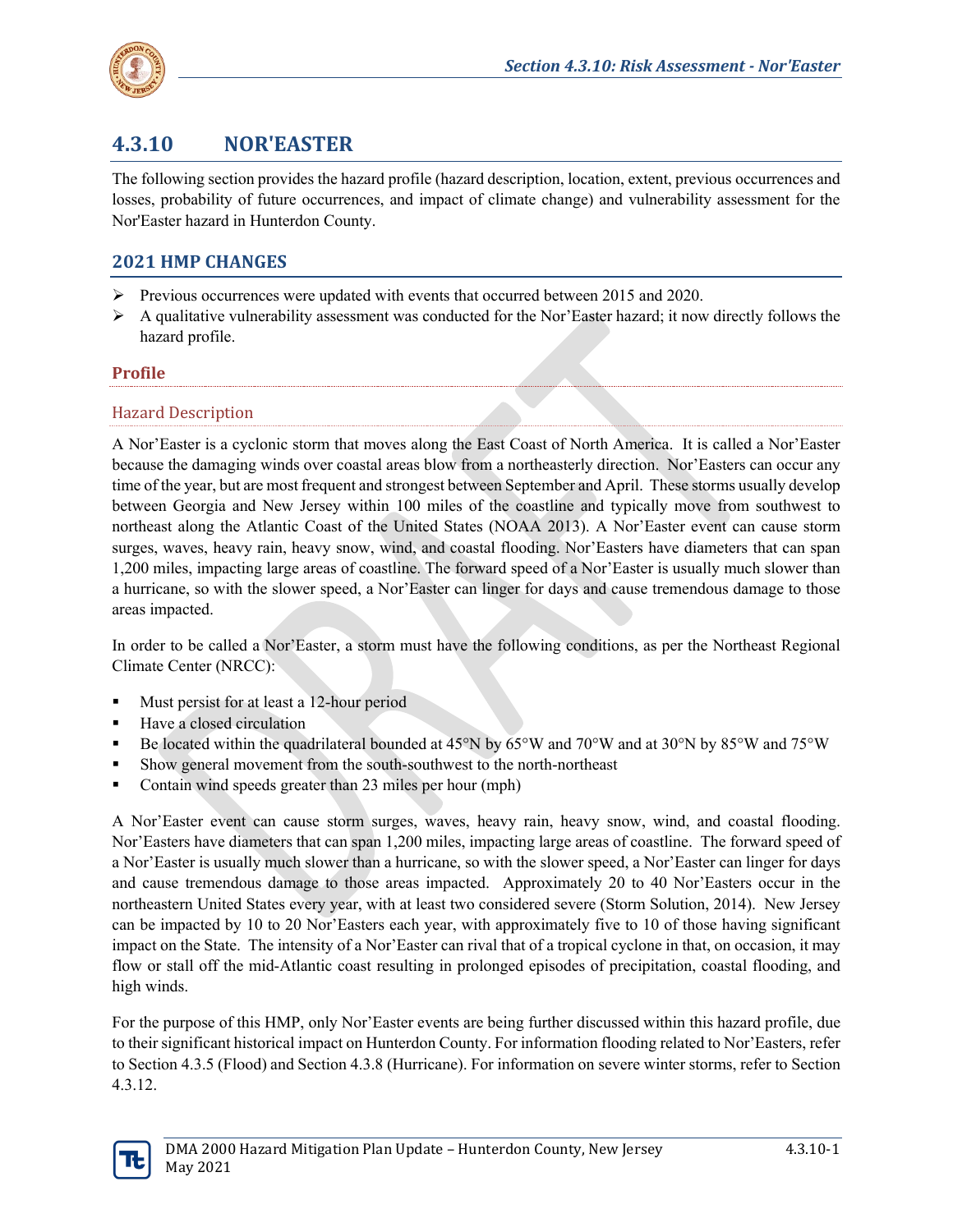

#### Location

The entire State of New Jersey, including Hunterdon County, is susceptible to the effects of Nor'Easters; however, coastal communities and other low-lying areas are particularly vulnerable. Nor'Easters usually form off the east coast near the Carolina, and then follow a track northwards along the coast until they blow out to sea. Although Hunterdon County is bordered to the west by the Delaware River which is considered a coastal boundary in New Jersey, it is well upriver of areas that would experience coastal flooding. The county is exposed to the direct and indirect impacts of a Nor'Easter including rain, snow, and wind.

#### Extent

The magnitude or severity of a severe winter storm or Nor'Easter depends on several factors including a region's climatological susceptibility to snowstorms, snowfall amounts, snowfall rates, wind speeds, temperatures, visibility, storm duration, topography, and time of occurrence during the day (e.g., weekday versus weekend), and time of season.

The extent of a severe winter storm can be classified by meteorological measurements and by evaluating its societal impacts. NOAA's National Climatic Data Center (NCDC) is currently producing the Regional Snowfall Index (RSI) for significant snowstorms that impact the eastern two-thirds of the United States. The RSI ranks snowstorm impacts on a scale from 1 to 5. It is based on the spatial extent of the storm, the amount of snowfall, and the interaction of the extent and snowfall totals with population (based on the 2000 Census). The NCDC has analyzed and assigned RSI values to over 500 storms since 1900 (NOAA-NCDC 2011). Table 5.4.7-1 presents the five RSI ranking categories.

| <b>Category</b> | <b>Description</b> | <b>RSI</b> Value |
|-----------------|--------------------|------------------|
|                 | Notable            | $1 - 3$          |
|                 | Significant        | $3-6$            |
|                 | Major              | $6 - 10$         |
|                 | Crippling          | $10 - 18$        |
|                 | Extreme            | $18.0+$          |
|                 |                    |                  |

#### **Table 4.3.10-1. RSI Ranking Categories**

*Source: NOAA-NCDC 2011 Note: RSI = Regional Snowfall Index*

# Previous Occurrences and Losses

# FEMA Major Disasters and Emergency Declarations

Between 1954 and 2020, FEMA included the State of New Jersey in seven Nor'Easter-related major disaster (DR) or emergency (EM) declarations classified as one or a combination of the following disaster types: severe storm, high tides, flooding, coastal storm, coastal flooding, or tropical depression. Generally, these disasters cover a wide region of the State; therefore, they may have impacted many counties. Hunterdon County has been included in two Nor'Easter-related declarations. [Table 4.3.10-2](#page-1-0) lists FEMA DR and EM declarations for Hunterdon County.

<span id="page-1-0"></span>

|  | Table 4.3.10-2. FEMA Declarations for Nor'Easter Events in Hunterdon County |  |
|--|-----------------------------------------------------------------------------|--|
|--|-----------------------------------------------------------------------------|--|

| <b>FEMA</b><br><b>Declaration</b><br><b>Number</b> | Date(s) of Event | <b>Date Declared</b> | <b>Event Type</b>                          |
|----------------------------------------------------|------------------|----------------------|--------------------------------------------|
| DR-4048                                            | October 29, 2011 | November 30, 2011    | Severe Weather<br>(Snowstorm / Nor'Easter) |

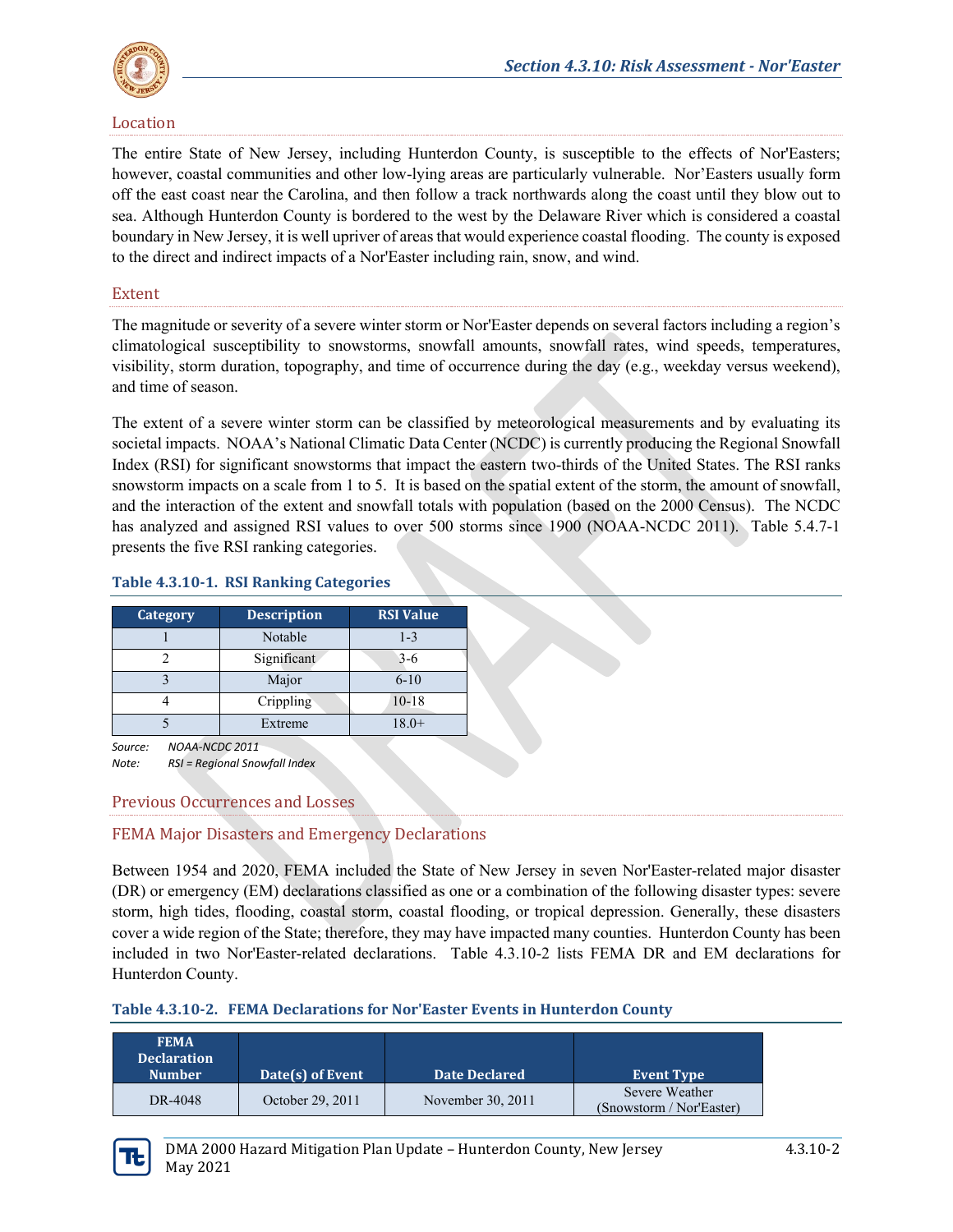

| <b>FEMA</b><br><b>Declaration</b><br><b>Number</b> | Date(s) of Event    | <b>Date Declared</b> | <b>Event Type</b>                    |
|----------------------------------------------------|---------------------|----------------------|--------------------------------------|
| DR-4264                                            | January 22-24, 2016 | March 14, 2016       | Severe Winter Storm and<br>Snowstorm |

*Source: FEMA 2020; NJ HMP 2019*

Identified Nor'Easter events that have impacted Hunterdon County between 2015 and 2020 are listed in [Table](#page-3-0)  [4.3.10-3.](#page-3-0) Refer to Appendix E (Risk Assessment Supplement) for events identified prior to 2015. For detailed information on damages and impacts to each municipality, refer to Section 9 (jurisdictional annexes).

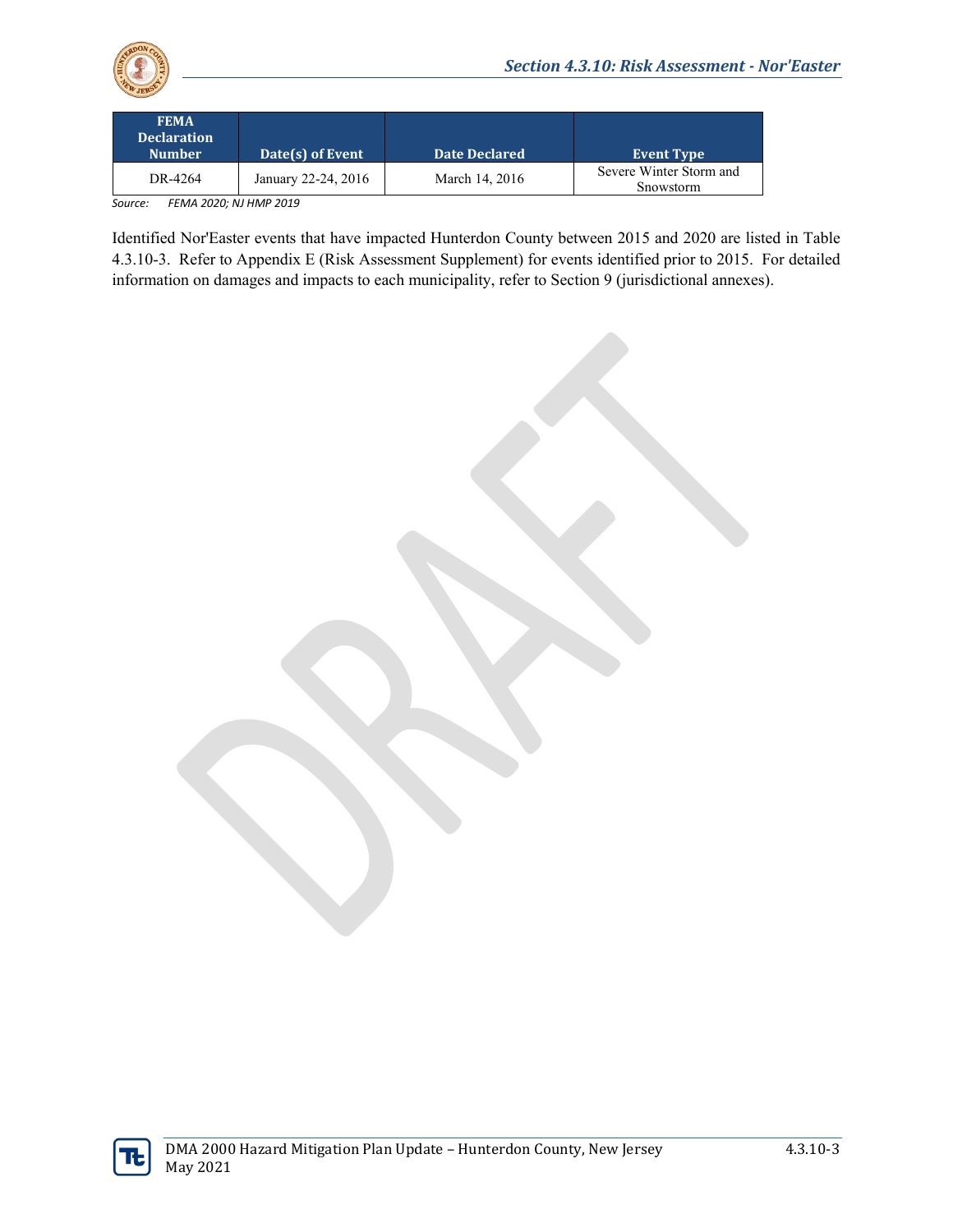

#### **Table 4.3.10-3. Nor'Easter Events in Hunterdon County, 2015 to 2020**

<span id="page-3-0"></span>

| Date(s) of<br><b>Event</b> | <b>Event Type</b> | <b>FEMA</b><br><b>Declaration</b><br><b>Number</b> (if<br>applicable) | Hunterdon<br>County<br><b>Designated?</b> | Location            | <b>Description</b>                                                                                                                                                                                                                                                                                                                                                                                                                                                                                                                                                                                                                                                                                                                                                                                                                                                                                                                                                                                                                                                                                                                                                                                                                                                                                                                                                                                                                                                                                                                                                                                                                                                                                                                                                                                                                                                                                                                                                                                                                                          |
|----------------------------|-------------------|-----------------------------------------------------------------------|-------------------------------------------|---------------------|-------------------------------------------------------------------------------------------------------------------------------------------------------------------------------------------------------------------------------------------------------------------------------------------------------------------------------------------------------------------------------------------------------------------------------------------------------------------------------------------------------------------------------------------------------------------------------------------------------------------------------------------------------------------------------------------------------------------------------------------------------------------------------------------------------------------------------------------------------------------------------------------------------------------------------------------------------------------------------------------------------------------------------------------------------------------------------------------------------------------------------------------------------------------------------------------------------------------------------------------------------------------------------------------------------------------------------------------------------------------------------------------------------------------------------------------------------------------------------------------------------------------------------------------------------------------------------------------------------------------------------------------------------------------------------------------------------------------------------------------------------------------------------------------------------------------------------------------------------------------------------------------------------------------------------------------------------------------------------------------------------------------------------------------------------------|
| January 23-<br>24, 2015    | Winter Storm      | N/A                                                                   | N/A                                       | Hunterdon<br>County | A winter storm dropped heavy snow in Northwest New Jersey and a<br>mixture of snow, sleet and freezing rain in the central and southwest part<br>of New Jersey on the evening of the 23rd into the morning of the 24th.<br>Overall less wintry precipitation (a faster switch to rain) occurred<br>progressively farther to the south and southeast in the state. Snowfall<br>averaged 5 to 9 inches in northwest New Jersey; 2 to 5 inches in central<br>New Jersey and less than two inches across southwest New Jersey. No<br>snow fell in southeast New Jersey. Ice accumulations were generally<br>around a trace. The snow caused traveling difficulties as well as<br>postponement of social activities on the 24th. There were over 100<br>reported accidents in the state. The snow and accidents caused about 2,000<br>homes and businesses to lose power. New Jersey Transit cross-honored all<br>commuting tickets. The onshore flow from the winter storm also caused<br>minor tidal flooding in southern New Jersey during the morning high tide<br>cycle on the 24th.<br>Precipitation started as snow on the evening of the 23rd from southwest<br>New Jersey northward between 9 p.m. EST and Midnight EST. In<br>Northwest New Jersey, the snow fell at its heaviest during the pre-dawn<br>hours on the 24th and ended between 8 a.m. EST and 10 a.m. EST on the<br>24th. In the Raritan Valley, snow also fell at its heaviest during the pre-<br>dawn hours on the 24th, but then changed to freezing rain and sleet<br>between 4 a.m. EST and 6 a.m. EST on the 24th. Precipitation in some<br>areas changed to plain rain before ending later that morning. In the central<br>third of New Jersey, a change to rain (with some sleet at the transition<br>time) worked its way to the northwest from coastal areas and occurred<br>between 1 a.m. EST and 5 a.m. EST on the 24th and remained rain until it<br>ended around 8 a.m. EST on the 24th.<br>Representative snowfall included 6.8 inches in Clinton (Hunterdon<br>County). |
| January 22-<br>24, 2016    | <b>Blizzard</b>   | DR-4264                                                               | Yes                                       | Hunterdon<br>County | An impulse from the west coast traversed the midsection of the country,<br>then developed into a low pressure system as it tracked across the Gulf<br>states before intensifying along the Carolina coast into a major nor easter,<br>producing record snowfall in parts of New Jersey on January 23rd. It then<br>moved out to sea after passing by the mid-Atlantic coast early on January<br>24th.                                                                                                                                                                                                                                                                                                                                                                                                                                                                                                                                                                                                                                                                                                                                                                                                                                                                                                                                                                                                                                                                                                                                                                                                                                                                                                                                                                                                                                                                                                                                                                                                                                                       |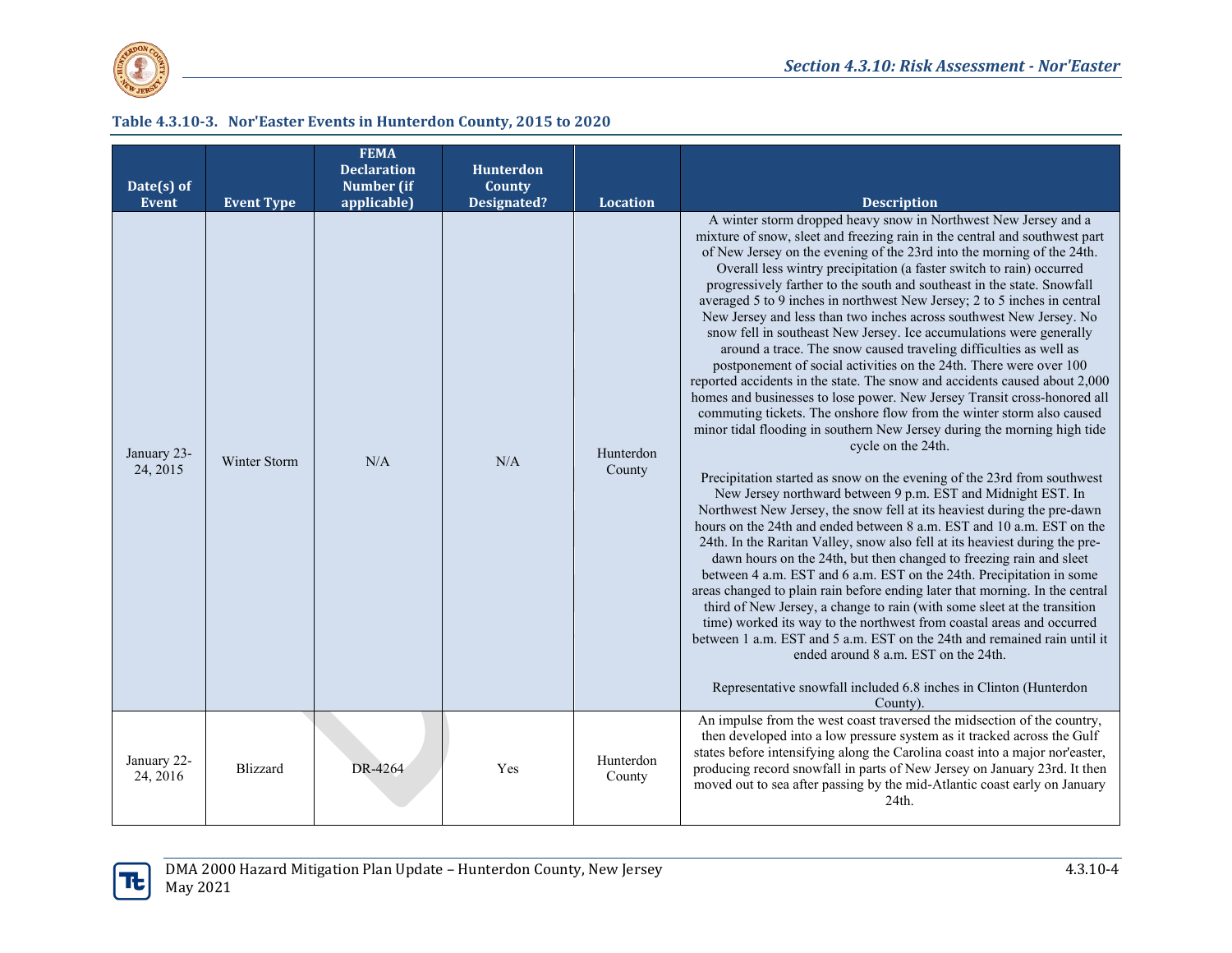

| Date(s) of<br><b>Event</b> |                             | <b>FEMA</b><br><b>Declaration</b><br>Number (if | <b>Hunterdon</b><br><b>County</b> | <b>Location</b>     |                                                                                                                                                                                                                                                                                                                                                                                                                                                                                                                                 |
|----------------------------|-----------------------------|-------------------------------------------------|-----------------------------------|---------------------|---------------------------------------------------------------------------------------------------------------------------------------------------------------------------------------------------------------------------------------------------------------------------------------------------------------------------------------------------------------------------------------------------------------------------------------------------------------------------------------------------------------------------------|
|                            | <b>Event Type</b>           | applicable)                                     | Designated?                       |                     | <b>Description</b><br>Snow began falling during the Friday afternoon commute on January<br>22nd, then continued, heavy at times, Friday night into early Sunday<br>morning. Wind gusts up to 60 MPH produced blizzard conditions as<br>visibilities dropped to one-quarter mile or less in spots. Some<br>representative snowfall totals include29.6 inches in Whitehouse<br>(Hunterdon).                                                                                                                                       |
|                            |                             |                                                 |                                   |                     | New Jersey Governor Chris Christie declared a State of Emergency on<br>Friday, January 22nd for the duration of the event. Schools and many<br>businesses recessed early on Friday afternoon in anticipation of the storm.<br>On March 15, 2016, President Obama declared the following counties<br>federal disaster areas: Atlantic, Burlington, Camden, Cape May,<br>Cumberland, Hunterdon, Mercer, Middlesex, Monmouth, Morris, Ocean,<br>Somerset, and Warren, in addition to Bergen, Essex, Hudson, and Union<br>counties. |
|                            |                             |                                                 |                                   |                     | Snow began during the evening hours on the 22nd, then continued, heavy<br>at times through the 23rd before ending early on the 24th. Some snowfall<br>totals included 29.6 inches in Whitehouse, 29.0 inches in Califon, 28.3<br>inches in Flemington, 27.0 inches in Clinton, 24.0 inches in Lebanon, and<br>21.6 inches in Flemington Junction.                                                                                                                                                                               |
| March 14,<br>2017          | Winter Storm,<br>Nor'Easter | N/A                                             | N/A                               | Hunterdon<br>County | Low pressure systems across the Ohio Valley and Carolinas phased. This<br>led to a rapidly developing storm which tracked just offshore. Wind, heavy<br>rain and snow all occurred.                                                                                                                                                                                                                                                                                                                                             |
| March 1-3,<br>2018         | Nor'Easter                  | N/A                                             | N/A                               | Hunterdon<br>County | Northern parts of the state experienced snow. Sussex County reported 10<br>inches (25 cm) of snow. PSE&G reported tens of thousands of customers<br>without power. New Jersey Transit cancelled some service                                                                                                                                                                                                                                                                                                                    |
| March 7,<br>2018           | Nor'Easter                  | N/A                                             | N/A                               | Hunterdon<br>County | Two to three feet of snow fell from New Jersey to New England. At least<br>one person died from the storm. This was the second of three Nor'easters<br>to hit the east coast in a two-week span. The third Nor'easter on 3/13 did<br>not significantly impact New Jersey.                                                                                                                                                                                                                                                       |

*Source: NOAA NCEI 2020, NJ HMP 2019, SHELDUS*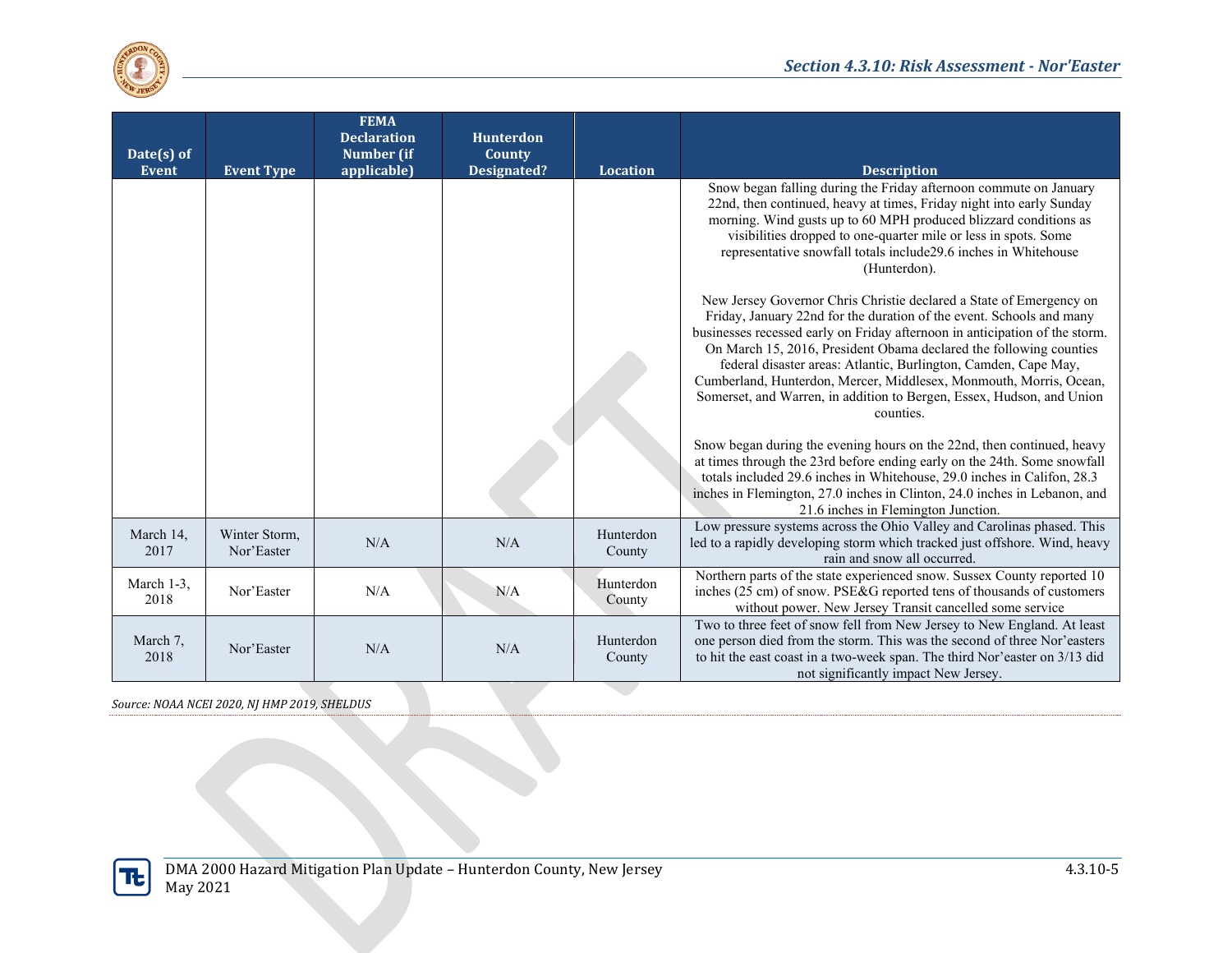

# Probability of Future Occurrences

Hunterdon County will continue to experience the direct and indirect impacts of Nor'Easters. Secondary hazards may include flooding, extreme wind, erosion, infrastructure deterioration or failure, utility failures, power outages, water quality and supply concerns, and transportation delays, accidents, and inconveniences.

As with any weather phenomenon, it is nearly impossible to assign probabilities to Nor'Easters, except over the long-term. High activity seasons are when storm activity exceeds the historical 75th percentile. This means that seasons with this number of storms are expected to occur during one out of four years. Lower activity seasons are defined as when storm activity falls below the historical  $75<sup>th</sup>$  percentile; meaning this number of storms are expected to occur during three out of four years (East Coast Winter Storms 2013).

In Section 4.4, the identified hazards of concern for Hunterdon County were ranked. The probability of occurrence, or likelihood of the event, is one parameter used for hazard rankings. Based on historical records and input from the Planning Committee, the probability of occurrence for Nor'Easters in the County is considered 'frequent' (likely to occur within 25 years).

#### Climate Change Impacts

Due to the increase in greenhouse gas concentrations since the end of the 1890s, New Jersey has experienced a 3.5° F (1.9° C) increase in the State's average temperature (Office of the New Jersey State Climatologist 2020), which is faster than the rest of the Northeast region  $(2^{\circ} F [1.1^{\circ} C])$  (Melillo et al. 2014) and the world  $(1.5^{\circ} F)$ [0.8° C]) (IPCC 2014). This warming trend is expected to continue. By 2050, temperatures in New Jersey are expected to increase by 4.1 to 5.7° F (2.3° C to 3.2° C) (Horton et al. 2015).

Since the end of the twentieth century, New Jersey has experienced slight increases in the amount of precipitation it receives each year, and over the last 10 years there has been a 7.9% increase. By 2050, annual precipitation in New Jersey could increase by 4% to 11% (Horton et al. 2015). By the end of this century, heavy precipitation events are projected to occur two to five times more often (Walsh et al. 2014) and with more intensity (Huang et al. 2017) than in the last century. New Jersey will experience more intense rain events, less snow, and more rainfalls (Fan et al. 2014, Demaria et al. 2016, Runkle et al. 2017).

Climate change may result in changes to the frequency of coastal storms. A warmer atmosphere means storms have the potential to be more intense (Guilbert et al. 2015) and occur more often (Coumou and Rahmstorf 2012, Marquardt Collow et al. 2016, Broccoli et al. 2020). In New Jersey, extreme storms typically include coastal nor'easters, snowstorms, spring and summer thunderstorms, tropical storms, and on rare occasions hurricanes. Most of these events occur in the warmer months between April and October, with nor'easters occurring between September and April. Over the last 50 years, in New Jersey, storms that resulted in extreme rain increased by 71% (Walsh et al. 2014) which is a faster rate than anywhere else in the United States (Huang et al. 2017).

Some climatologists believe that climate change may play a role in the frequency and intensity of Nor'Easters. Two ingredients are needed to produce strong Nor'Easters and intense snowfall: (1) temperatures which are just below freezing, and (2) massive moisture coming from the Gulf of Mexico. When temperatures are far below freezing, snow is less likely. As temperatures increase in the winter months they will be closer to freezing rather than frigidly cold. Climate change is expected to produce more moisture, thus increasing the likelihood that these two ingredients (temperatures just below freezing and intense moisture) will cause more intense snow events.

#### **Vulnerability Assessment**

To understand risk, a community must evaluate what assets are exposed or vulnerable to the identified hazard. For the Nor'Easter hazard, all of Hunterdon County has been identified as potentially exposed or vulnerable.

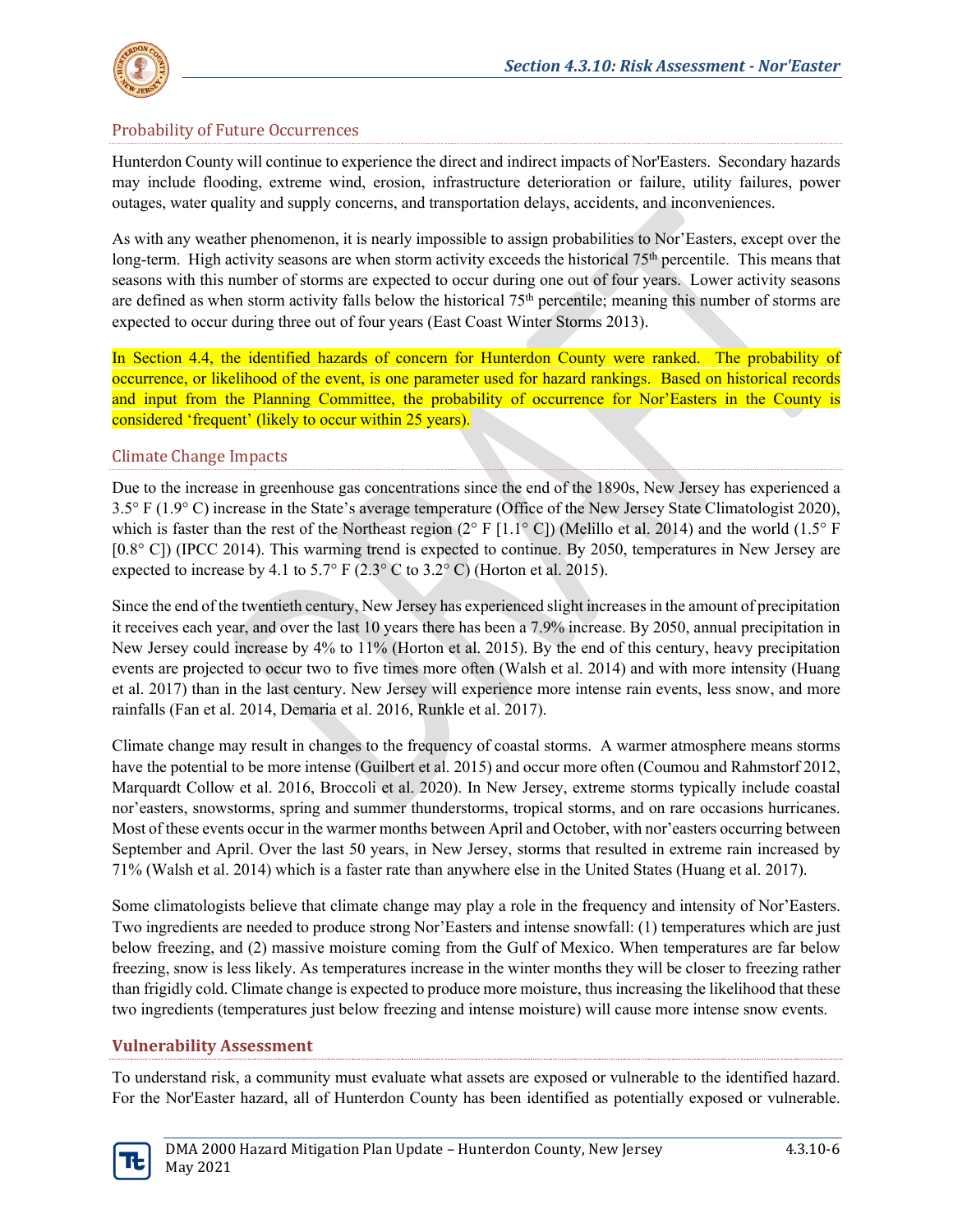

Therefore, all assets in the County (population, structures, critical facilities and lifelines), as described in Section 4, are vulnerable to a Nor'Easter.

# Impact on Life, Health and Safety

The impact of a Nor'Easter on life, health and safety is dependent upon several factors including the severity of the event and whether or not adequate warning time was provided to residents. Typically, a Nor'Easter has a longer duration (potentially lasting days) than a hurricane or tropical storm event, which normally pass through an area in a matter of hours. It is assumed that the entire County's population (i.e., 125,051 total persons, American Community Survey 2018) could be exposed to this hazard (wind and rain/snow) and secondary impacts discussed earlier associated with a Nor'Easter. Further, residents may be displaced or require temporary to longterm sheltering. Refer to Figures 5.4.6-2 and 5.4.6-3 in Section 5.4.6 (Hurricanes and Tropical Storms) which display the peak gust wind speeds of the 100- and 500-year mean return period probabilistic wind events modeled in Hazus-MH v4.2.

## Impact on General Building Stock

The entire County's building stock is exposed to the wind and/or rain/snow from the Nor'Easter hazard. Hunterdon County is estimated to have 63,773 buildings, with a replacement cost value (structure and content) of approximately \$27.7 billion. Refer to Section 5.4.5 (Flood), Section 5.4.6 (Hurricane), Section 5.4.10 (Severe Weather), and Section 5.4.11 (Severe Winter Weather) for more information about the wind, rain, and snow hazard impacts to the building stock in Hunterdon County.

#### Impact on Critical Facilities and Lifelines

All of Hunterdon County's critical facilities are exposed to the wind and/or rain/snow from the Nor'Easter hazard. Hunterdon County is estimated to have 870 critical facilities. Out of these critical facilities, 800 are considered lifelines for the County. Refer to Section 5.4.5 (Flood), Section 5.4.6 (Hurricane), Section 5.4.10 (Severe Weather), and Section 5.4.11 (Severe Winter Weather) for more information about the wind, rain, and snow hazard impacts to the critical facilities in Hunterdon County.

#### Impact on the Economy

Nor'Easter events can greatly impact the economy, including: loss of business function, damage to inventory (utility outages), relocation costs, wage loss, and rental loss due to the repair/replacement of buildings. Damages to buildings can impact a community's economy and tax base. In addition, damages to buildings and critical infrastructure, as well as road closures, can delay emergency response services during these events. Refer to Section 5.4.5 (Flood), Section 5.4.6 (Hurricane), Section 5.4.10 (Severe Weather), and Section 5.4.11 (Severe Winter Weather) for more information about the wind, rain, and snow hazard impacts to the economy in Hunterdon County.

#### Future Changes That May Impact Vulnerability

Understanding future changes that affect vulnerability can assist in planning for future development and ensure establishment of appropriate mitigation, planning, and preparedness measures. Several factors are examined in this section to assess hazard vulnerability.

#### Projected Development

As discussed and illustrated in Section 3 (County Profile), areas targeted for future growth and development have been identified across the County. Any areas of growth could be potentially impacted by a Nor'Easter event if structures do not consider current mitigation measures against flooding, rain, wind, and snow.